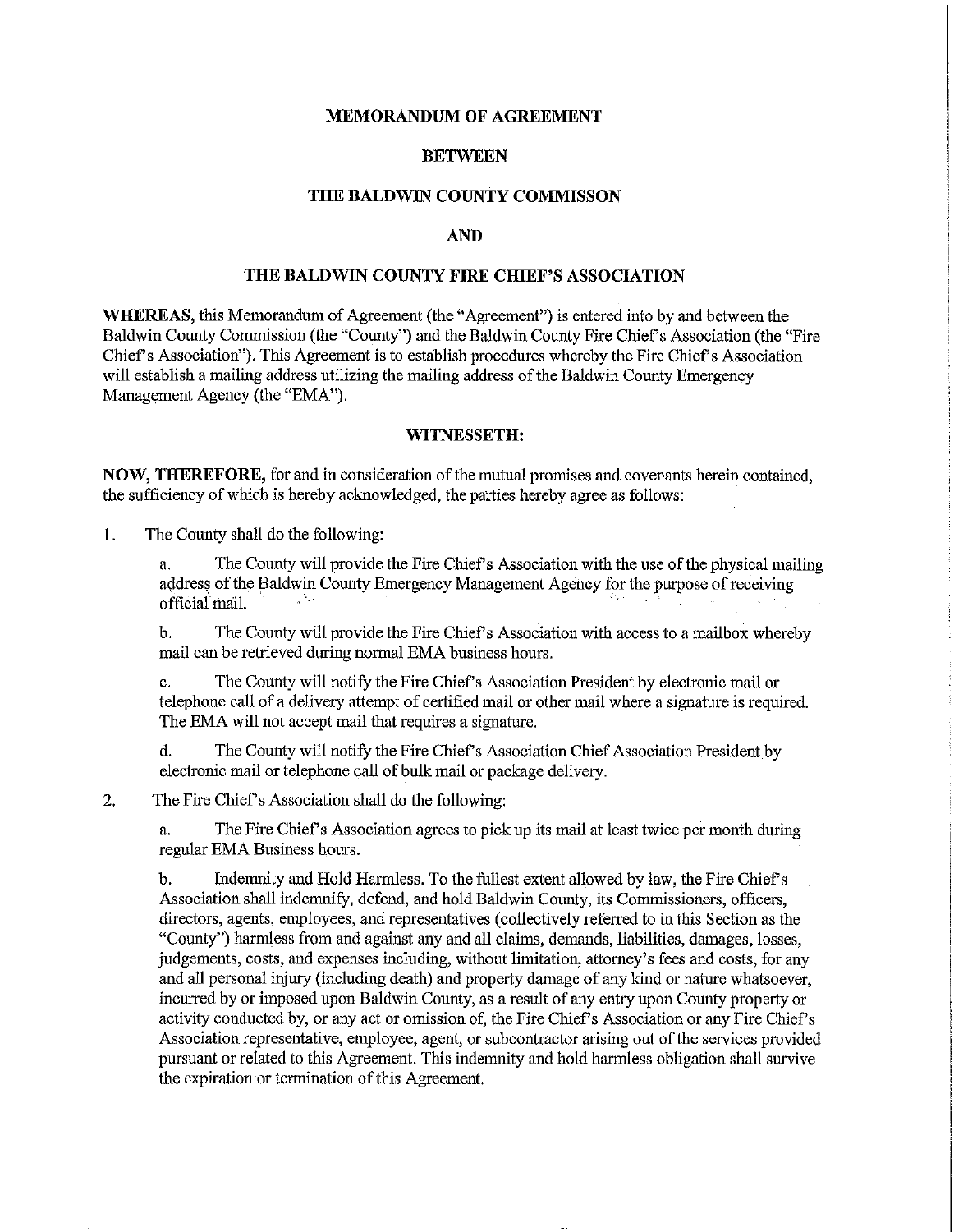3. This Agreement shall be for a term of three years, unless otherwise terminated by the parties as set forth herein. Any party may cancel or terminate this Agreement by giving thirty (30) days written notice of such termination to the other party.

 $4.$ Amendments to this Agreement must be in writing and signed by both parties.

5. This Agreement embodies the entire agreement and understanding of the parties, and there are no further or prior agreements or understandings, written or oral, in effect between the parties relating to the subject matter hereof.

**BALDWIN COUNTY COMMISSION:** 

 $BY: CQQ2$ **CHARLES F. GRUBER CHAIRMAN** 

ATTEST:

BY: RONALD J. CINK **COUNTY ADMINISTRATOR/BUDGET DIRECTOR** 

DATE:

DATE:

BALDWIN FIRE CHIEF'S ASSOCIATION:

BY: TONY LOVELI **PRESIDENT** 

DATE:  $2 - 4 - 2019$ 

**STATE OF ALABAMA COUNTY OF BALDWIN** 

IMONICO E. Taylog, a Notary Public, in and for said County in said State, hereby certify that CHARLES F. GRUBER, as Chairman of the Baldwin County Commission, and RONALD J. CINK, as County Administrator/Budget Director of the Baldwin County Commission, whose names are signed to the foregoing instrument and who are known to me, acknowledged before me and on this day that, being informed of the contents of said instrument, they, as such Chairman and County Administrator/Budget Director of the Baldwin County Commission, and with full authority, executed the same voluntarily on the day the same bears date for and as an act of said Baldwin County Commission.

| Given under my hand and seal this $\frac{1}{4}$ day of $\frac{1}{4}$ $\frac{1}{4}$ $\frac{1}{4}$ $\frac{1}{4}$ $\frac{1}{4}$ $\frac{1}{4}$ $\frac{1}{4}$ |                                                                                                      |
|----------------------------------------------------------------------------------------------------------------------------------------------------------|------------------------------------------------------------------------------------------------------|
| Wotary Public, Baldwin County, Alabama                                                                                                                   |                                                                                                      |
| Commission Expires:<br>NO MAZ                                                                                                                            | <b><i>HONICA E TAYLOR</i></b><br><b>YOTAF1</b><br>My Commission Expires<br>PUBL.<br>October 6, zu.31 |
| PUDLIC<br><b>SIMBON</b>                                                                                                                                  |                                                                                                      |